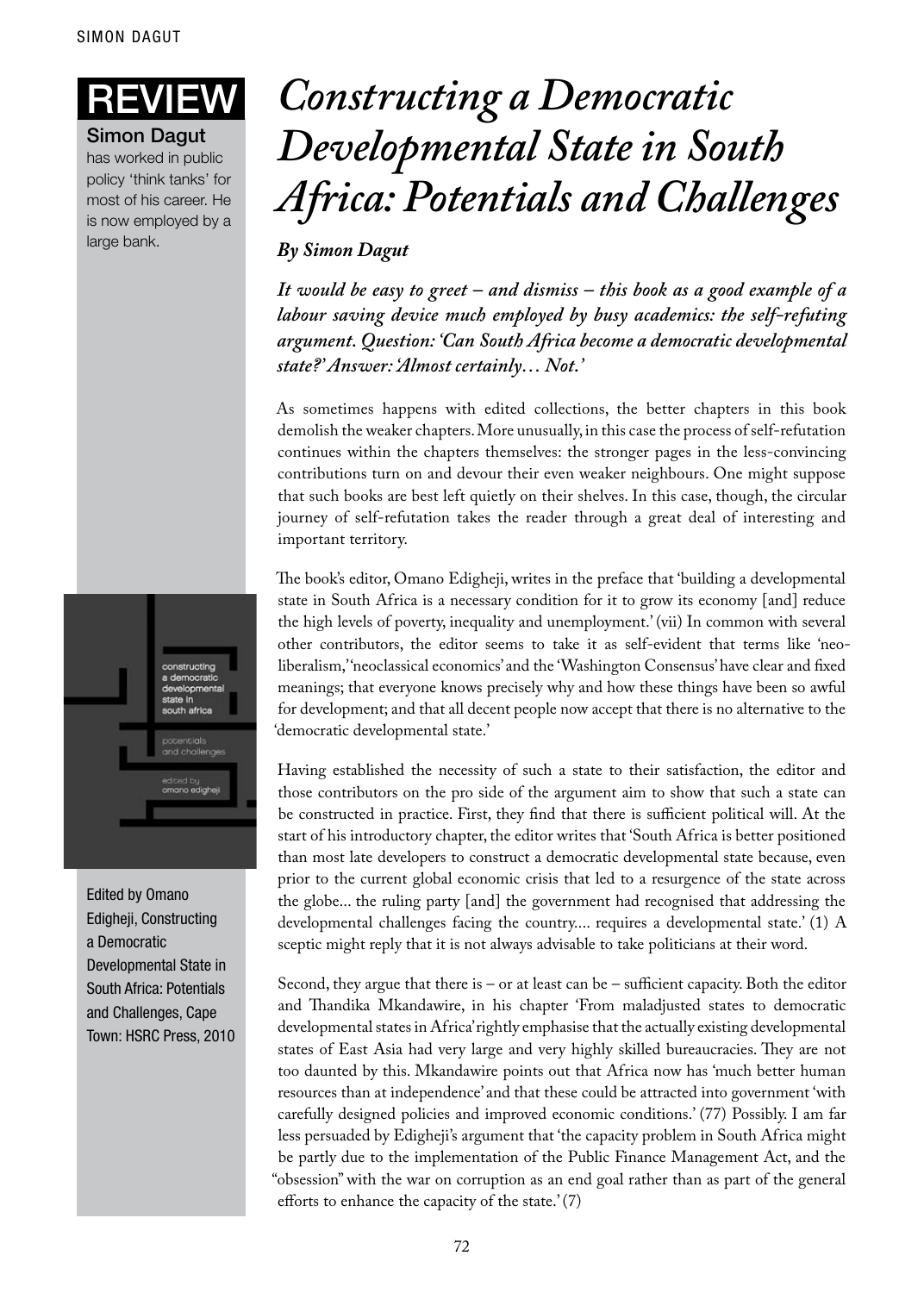Third, they get round the fact that the developmental states of East Asia were mostly unpleasant right-wing dictatorships by corralling the Scandinavian social democracies into the category of developmental states. Frankly, this is nonsense. The Scandinavian countries are not peripheral late developers. With the partial exception of Finland, they have been thoroughly integrated into the western and central European economy for centuries. They didn't need to catch up - arguably, one reason they're now so rich and equitable is because they were already ahead of much of the rest of Europe by early in the 20th century.

 I'm afraid that this is about as convincing as the prodemocratic-developmental-state- for- South Africa argument gets in this book. Those looking for a rigorous and compelling in-principle argument for a developmental state in this country, or for a how-to manual for constructing a democratic developmental state in South Africa will need to look elsewhere.

Instead, readers of this book will find that it amounts to a strong case against trying to construct a developmental state in South Africa in emulation of the East Asian Tigers. Along the way, they will find a lucid and compelling argument about what a capable state should aim to do in the 21st century (something very different indeed from the authoritarian top-down industrialisation policies of the 20th century East Asian developmental states); an excitingly perverse claim that the United States always has been, and indeed still is, a developmental state ; a salutary reminder of what life was actually like under the most successful developmental state – otherwise known as the brutal military dictatorship in South Korea; and a truly brilliant empirical analysis of what is wrong with the South African public service.

The first highlight is a chapter by Peter Evans, author of one of most important books ever written on industrial policy and state capacity in developing countries (Embedded Autonomy, 1995). This chapter argues that even if one could construct a contemporary South African copy of the mid-twentieth century East Asian state-directed industrialisation policy (which would be very hard), it wouldn't help to move the country up the development ladder. The world has moved on. The fastest-growing, most job-creating sector of the world economy is services, not manufacturing. Governments and bureaucracies that want to push their countries towards developed status should therefore focus on improving the health, education, and skills of their population so that they can compete in the global market for services. As Evans puts it, 'the centrality of services

creates a new set of challenges for the developmental state, forcing the state to focus on people and their skills instead of on machines and their owners.' (42) A highly capable bureaucracy remains essential to development, but it would have to be far more responsive to the needs of individuals and communities than the top-down industrialisation ministries of the 20th century.

Ha-Joon Chang is a global academic star of nearly equal magnitude to Peter Evans, best known for his defence of active industrial policy and tariff protection for infant industries as valuable tools of development. Chang is clear that there is no single recipe for development, but that countries which have successfully moved from poverty to wealth have often had powerful industry ministries, large state-owned enterprises and banks, and governments that did not pay too much attention to the narrowly trained, hyper- mathematical and ultra-orthodox economists pumped out by too many American universities in recent decades. All true.

 However, the most interesting part of his pleasantly terse chapter – probably developed from the notes of a conference talk – argues that the United States was a 'pioneer of the developmental state model' from the 1830s at least until 1945, in that the US government protected many industries behind high tariffs, provided generous education and research-and-development subsidies and engaged in 'a fair bit of explicit targeting,' particularly of its transport, agriculture and high-tech sectors. (85) Chang also thinks that the Scandinavian countries are developmental states and suspects France of being one too. It is therefore legitimate to wonder, with Ben Fine's chapter in this book, whether there isn't a 'minor law of economics' that 'whenever there is any development on a national basis, it is liable to be interpreted as reflecting the presence of a developmental state.' (169)

Eun Mee Kim's 'Limits of the authoritarian developmental state of South Korea' artlessly reminds readers who might otherwise get over-excited about the possibility of achieving the 'Korean rate of growth' that the South Korean developmental state was not simply of a matter of firms dancing nimbly to the tune of an especially firm and wise version of South Africa's Department of Trade and Industry. As Kim puts it, 'the authoritarian developmental state was based on... private ownership of industry; state control of finance; state planning; and maintenance of low wages in spite of an expanding economy.' (103) Measures to achieve this last principle included the creation of a vast secret police and the ruthless and often violent suppression of political opposition and trade unions. The pro-developmental